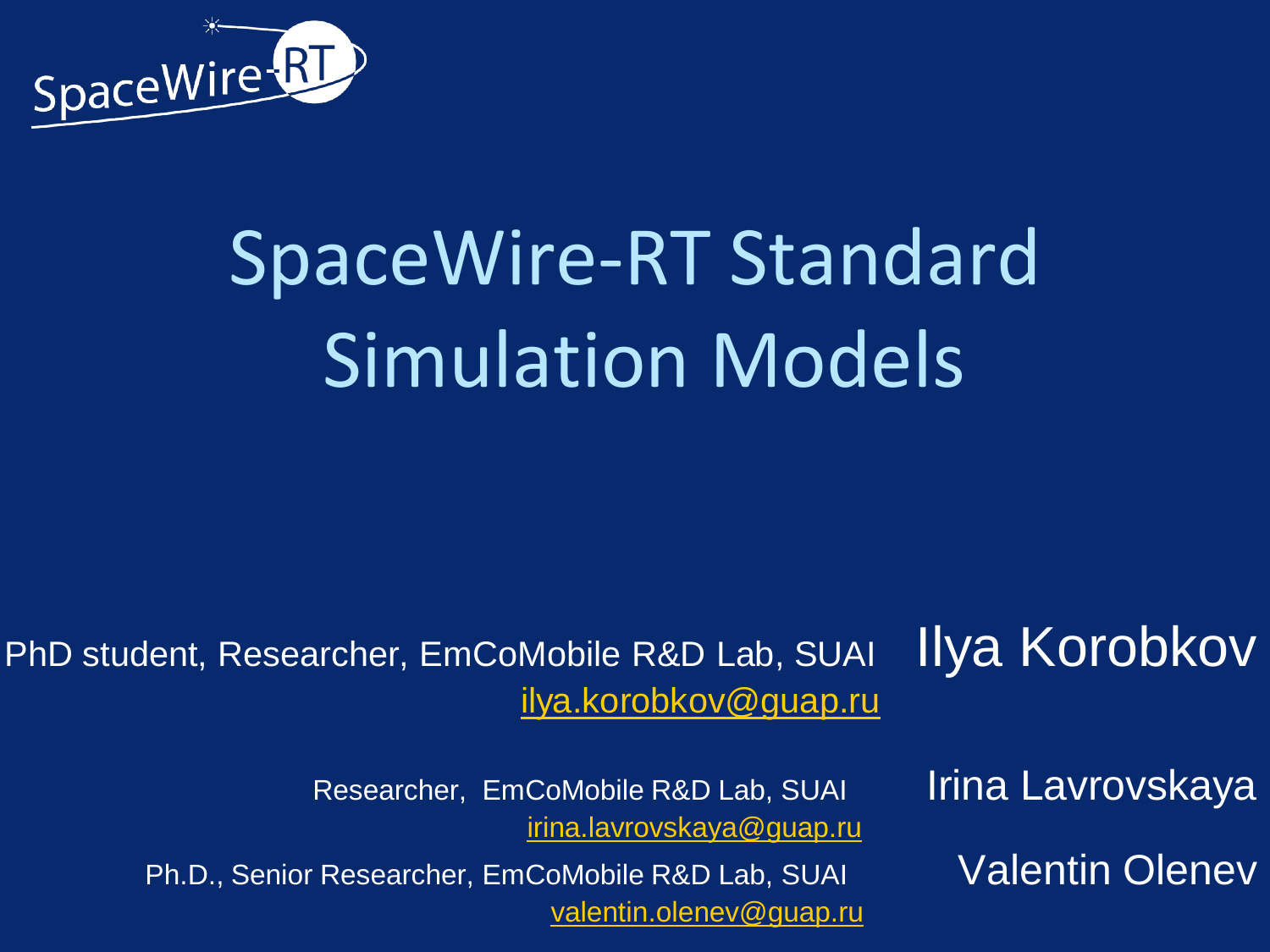

**SpaceWire-RT** – new communication onboard standard designed in terms of FP7 SPWRT project, under grant agreement n°263148

#### **Features:**

- It is based on SpaceFibre technology;
- ▶ data rates 2 Gbits/s (potentially up to 20 Gbits/s);
- multiple data transfer via virtual channels;
- **b** broadcast message transfer;
- various kinds of Quality of Service and data flow control;
- $\blacktriangleright$  fault detection, isolation and recovery methods;
- **P** reliable data delivery (checking CRC and others)



**SpaceWire-RT stack OSI reference model**



The SPACEWIRE-RT project has received funding from the European Union Seventh Framework Programme (FP7/2007-2013) under Grant Agreement no. 263148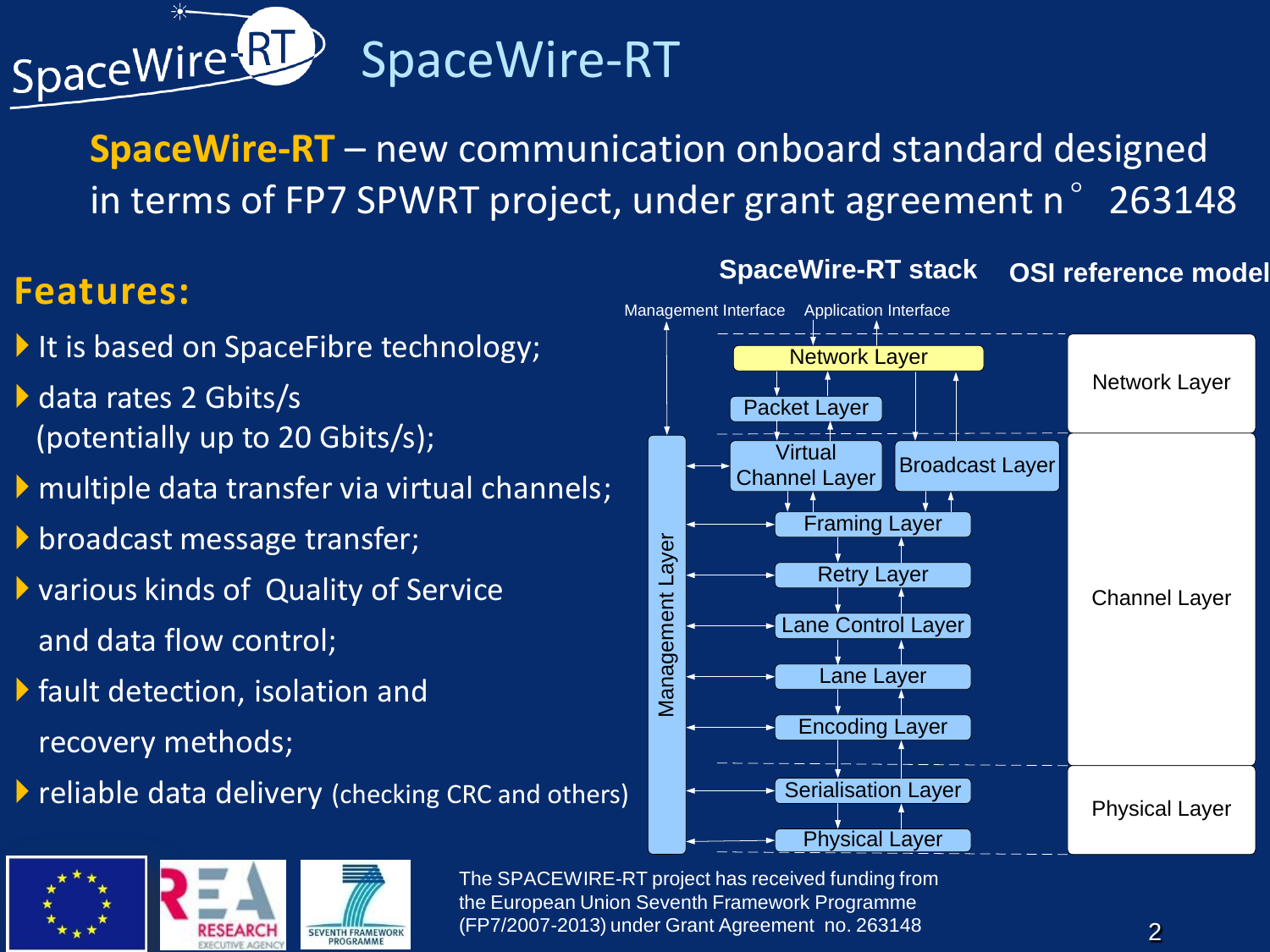

### SDL Point-to-Point model (1/2)

- SDL model **implements all layers** of the SpaceWire-RT protocol stack (except the Serialisation and Network Layers);
- **If describes the internal mechanisms** and functionality of the layers
- **Each pair of adjacent layers communicates** via a special interface between them, which is called a Service Access Point (SAP);
- **The test system comprises:** 
	- two SpaceWire-RT nodes
	- Serialisation Layer channel.
	- Test Engine, which performs configuration and generation of test sequences.
- **This simulation gave an ability to check all** internal mechanisms of investigated layers and verify them.





The SPACEWIRE-RT project has received funding from the European Union Seventh Framework Programme (FP7/2007-2013) under Grant Agreement no. 263148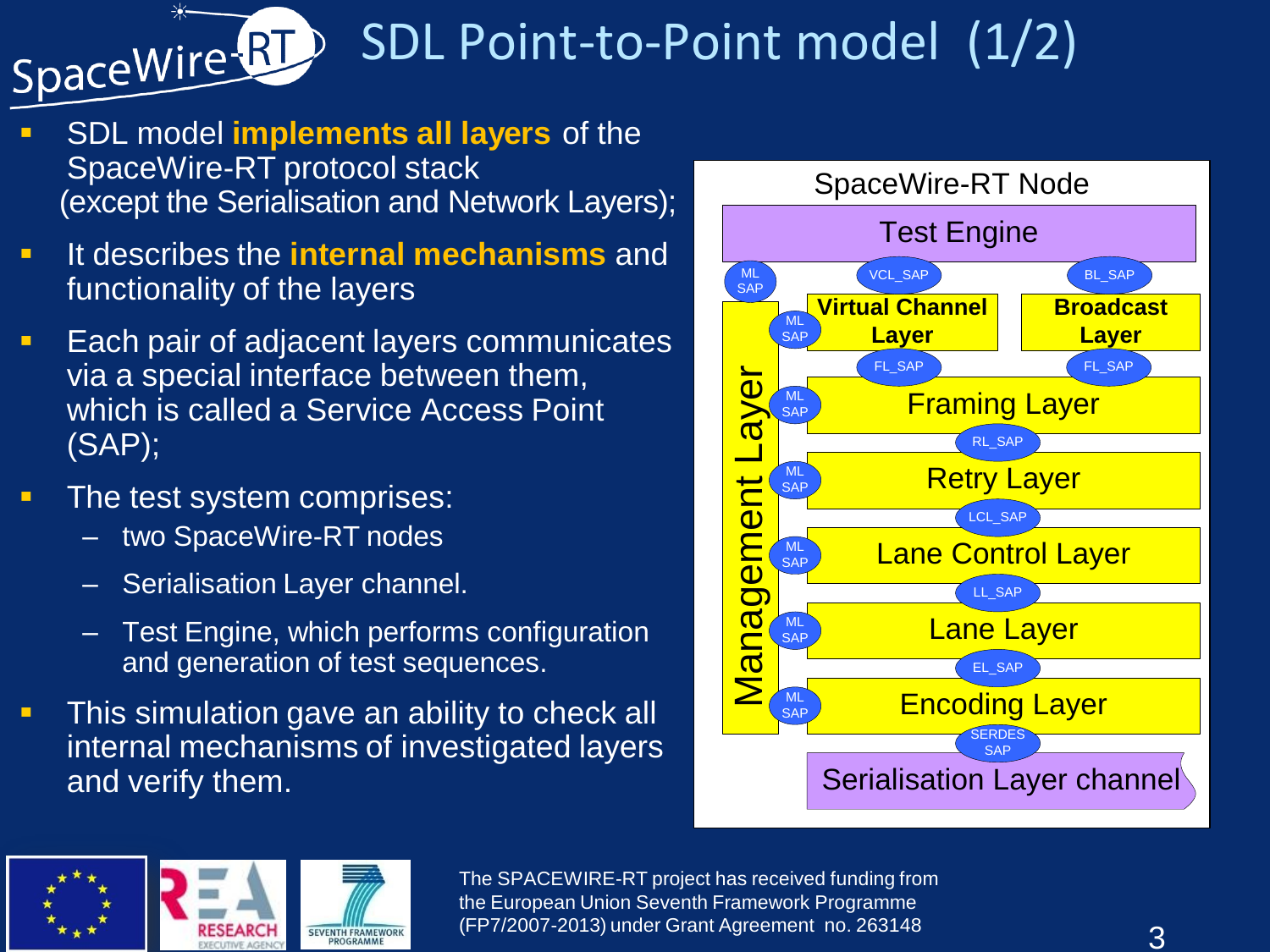

### SDL Point-to-Point model (2/2)

**SDL/SystemC tester** provides a possibility for simulation of a *point-to-point* interconnection between two nodes implemented in SDL and communicating via a channel implemented in SystemC.

- The tester is a flexible tool:
- setting different configurations;
- generating various test sequences;
- $\checkmark$  gathering statistics.





The SPACEWIRE-RT project has received funding from the European Union Seventh Framework Programme A (FP7/2007-2013) under Grant Agreement no. 263148<sup>4</sup>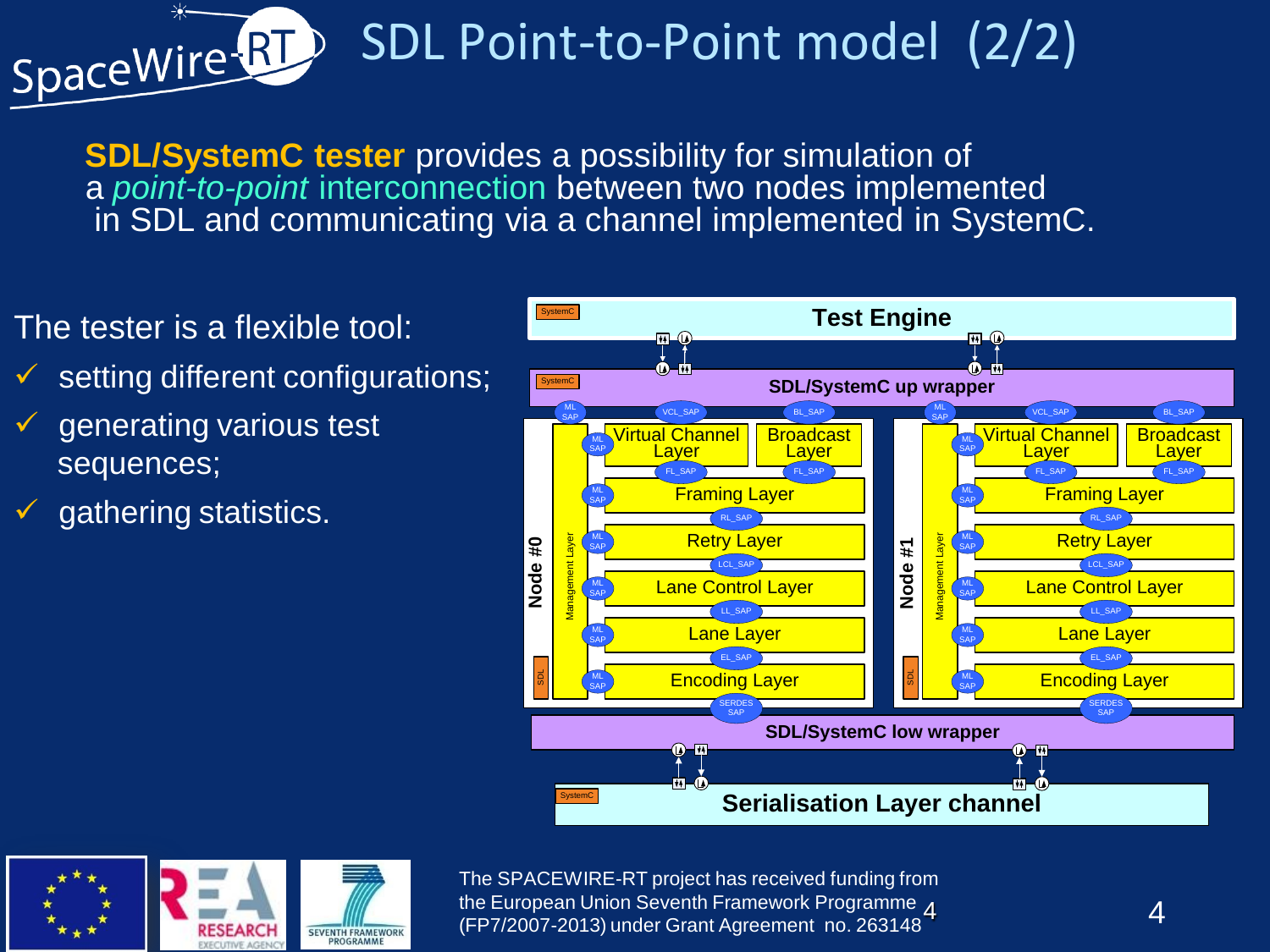

### Network Model in SystemC (1/2)

 The aim of the Network model development is to simulate communication of devices via the SpaceWire-RT network.

The SpaceWire-RT network model consists of:

- SpaceWire-RT stack model, which provides main functions of SpaceWire-RT;
- Node model;
- Switch model.

It supports different topologies:

- tree;
- circular;
- mixed.

 For testing of network mechanisms we used the mixed configuration, which is a combination of tree and circular topologies.



The SPACEWIRE-RT project has received funding from the European Union Seventh Framework Programme (FP7/2007-2013) under Grant Agreement no. 263148 5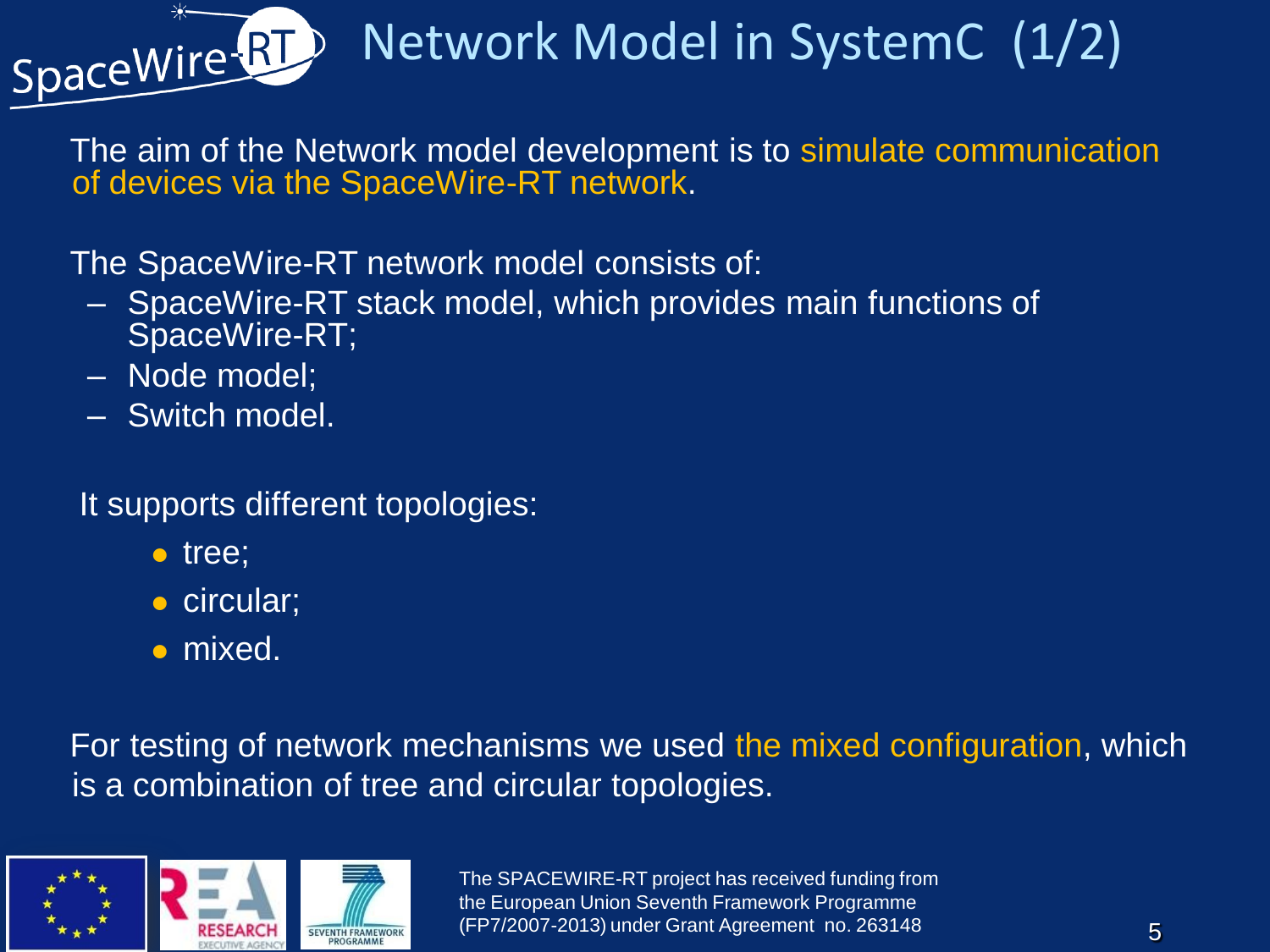

## Network Model in SystemC (2/2)

- Mixed configuration gave an opportunity to check the network parameters:
	- latencies for different packet sizes,
	- reliability of data transfer with specific BER (Bit Error Rate),
	- various QoS (Quality of Service),
	- fault packet detection and identification,
	- failure and fault tolerance of a network (deadlock),
	- broadcast
	- multi-cast,
	- path and logical addressing.



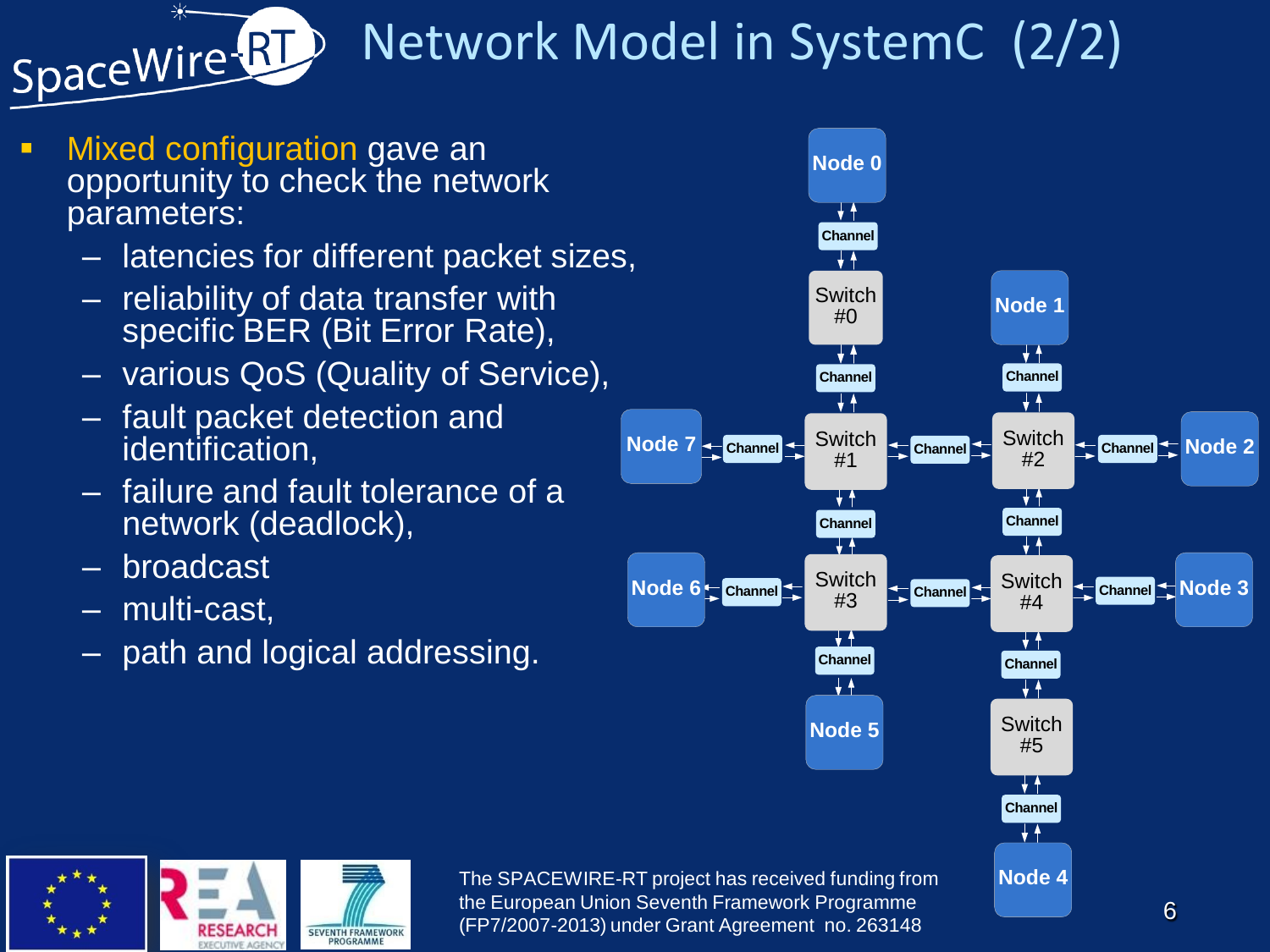

## Simulation Results (1/3)

SpaceWire-RT standard was checked on conformance to the Russian and European industry requirements

**NOT** provide:

- *LatencyBROADCAST* < 100 ns over *SONE-SWITCH*
- **n** mechanism of discard broadcast messages in switches during the repeated transmission over *SCIRCULAR*



SEVENTH FRAMEWORK

#### Used notations:

- *LatencyBROADCAST* deliver time of broadcast messages;
- *S<sub>ONE-SWITCH</sub>* SpaceWire-RT network with one switch between nodes;
- *SCIRCULAR* SpaceWire-RT network with circular topology.

The SPACEWIRE-RT project has received funding from the European Union Seventh Framework Programme the European Union Seventh Framework Programme<br>(FP7/2007-2013) under Grant Agreement no. 263148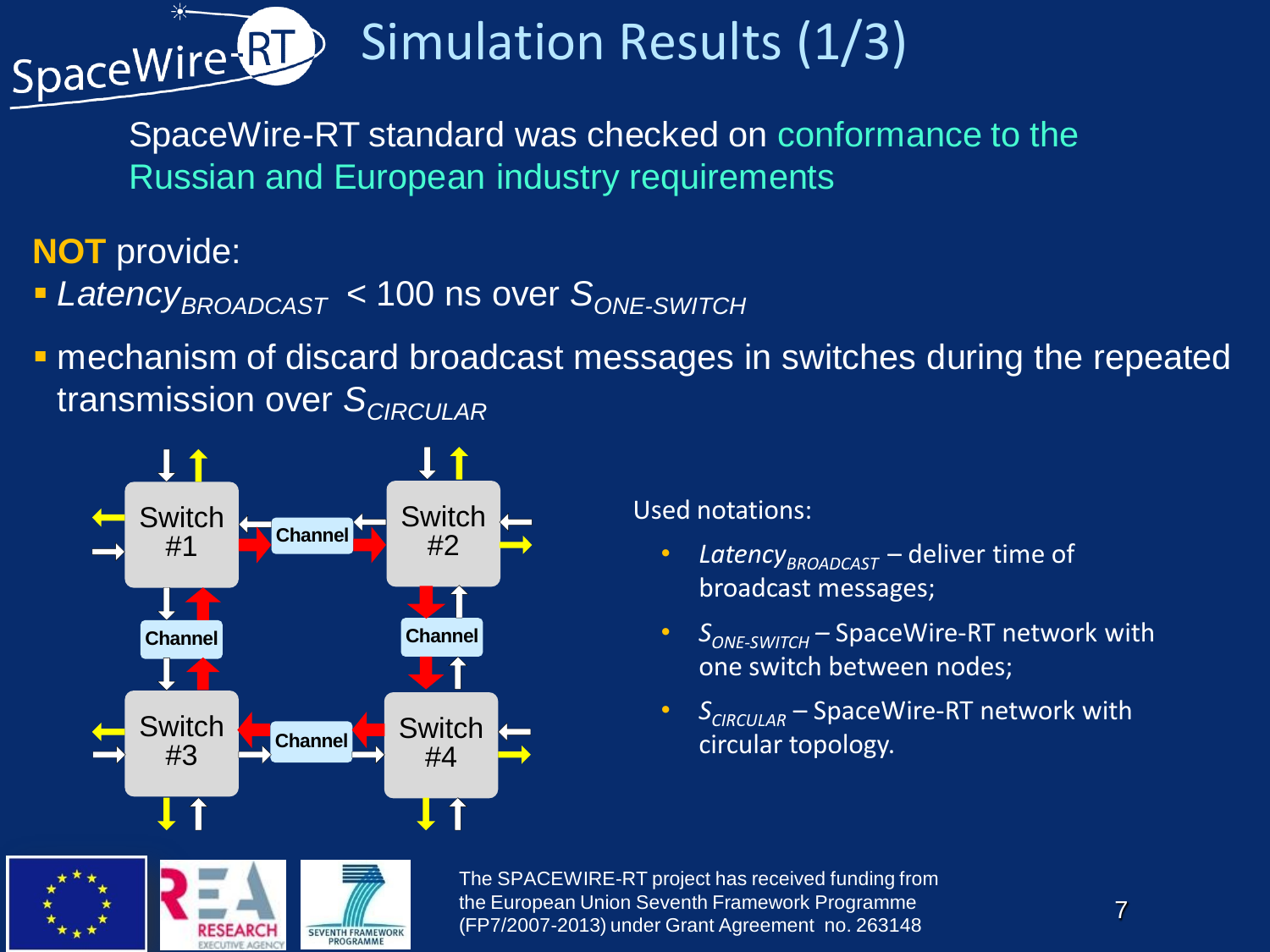

### Simulation Results (2/3)

#### Successfully **provide**:

**Channel** 

**Node 1**

- $\checkmark$  reliable data delivery via checking CRC, mechanism of automatic acknowledgments ACK/NACK and others;
- $\checkmark$  Automatic fault detection at different layers of the stack by means of checking specific packet fields at every layer;
- data transfer via virtual channels, when there is *Deadlock* for one virtual channel

Deadlock situation was modelled by a special configuration of Switches and Channels: channel between the Switch#2 and the Node#2 (VC#4) was made full so the data transmission for this VC stopped. All the other data transmissions for the VC#4 to



**SEVENTH FRAMEWORK** 

 the Node#2 also stopped. The model started to work slower, but the transmission of the data to the Node#2 via the other virtual channels (VC#5, VC#10) did not stop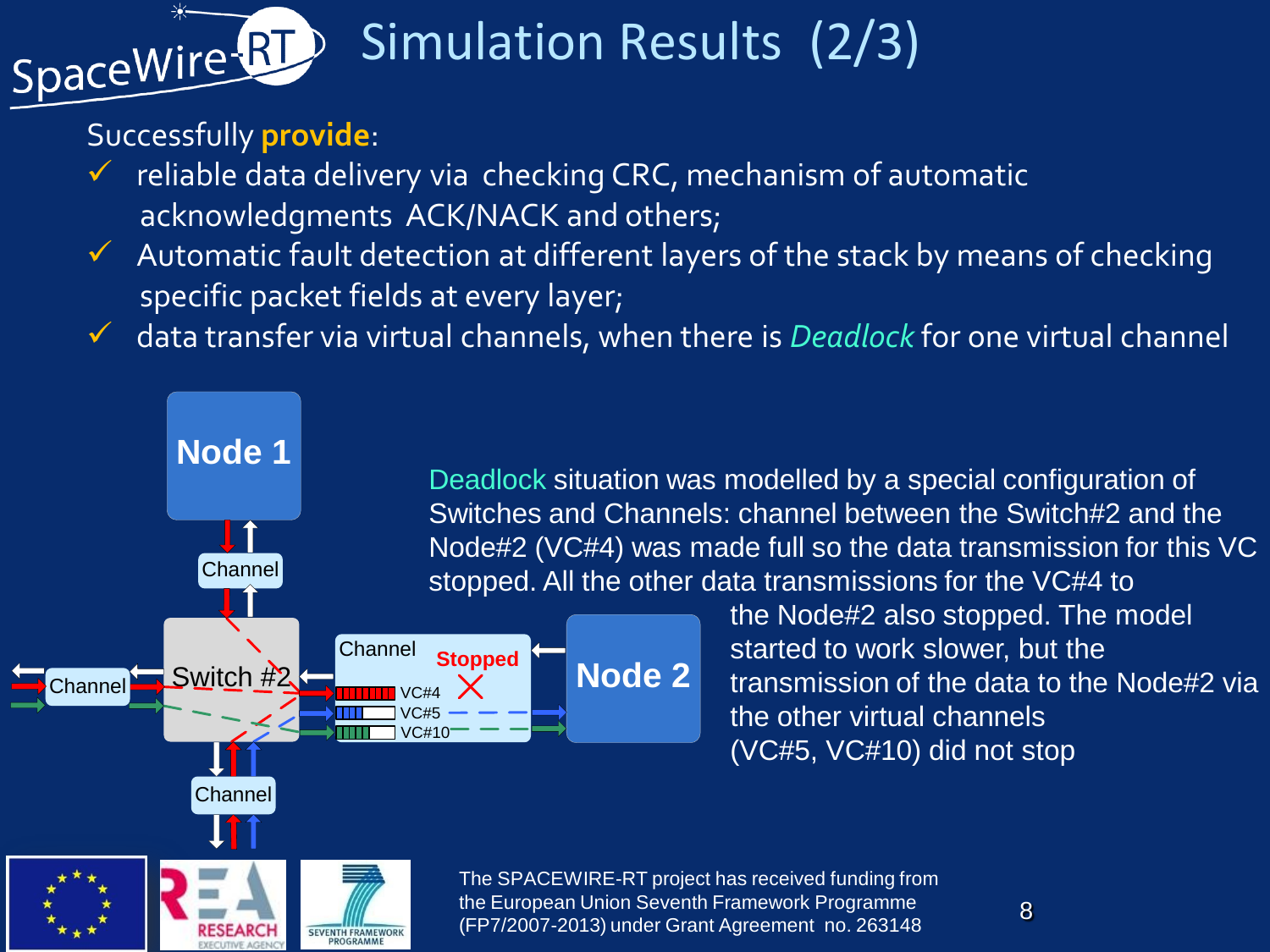

### Simulation Results (2/3)

#### Successfully **provide**:

- $\checkmark$  multicast and multipath transmission;
- $\sqrt{ }$  mechanism of automatic acknowledgments at the Retry Layer;
- deterministic data delivery via *QoSSCHEDULED .*



|        | <b>Time</b>      | Test Schedule #1 |              |        | Test Schedule #2 |              |        |
|--------|------------------|------------------|--------------|--------|------------------|--------------|--------|
|        | <b>Slot</b>      | <b>VC #2</b>     | <b>VC #5</b> | VC #13 | <b>VC #2</b>     | <b>VC #5</b> | VC #13 |
|        | $\mathbf 0$      |                  |              |        |                  |              |        |
|        | 1                |                  |              |        |                  |              |        |
|        | $\overline{2}$   |                  |              |        |                  |              |        |
| Node 2 | $\mathbf{3}$     |                  |              |        |                  |              |        |
|        | $\overline{4}$   |                  |              |        |                  |              |        |
|        | $\overline{5}$   |                  |              |        |                  |              |        |
|        | $\,$ 6 $\,$      |                  |              |        |                  |              |        |
| Node 3 | $\overline{7}$   |                  |              |        |                  |              |        |
|        | $\bf 8$          |                  |              |        |                  |              |        |
|        | $\boldsymbol{9}$ |                  |              |        |                  |              |        |
|        | 10 <sub>1</sub>  |                  |              |        |                  |              |        |
|        | 11               |                  |              |        |                  |              |        |
|        | 12               |                  |              |        |                  |              |        |
|        |                  | $\sim$           |              |        | $\sim$           |              |        |
|        | 60               |                  |              |        |                  |              |        |
|        | 61               |                  |              |        |                  |              |        |
|        | 62               |                  |              |        |                  |              |        |
|        | 63               |                  |              |        |                  |              |        |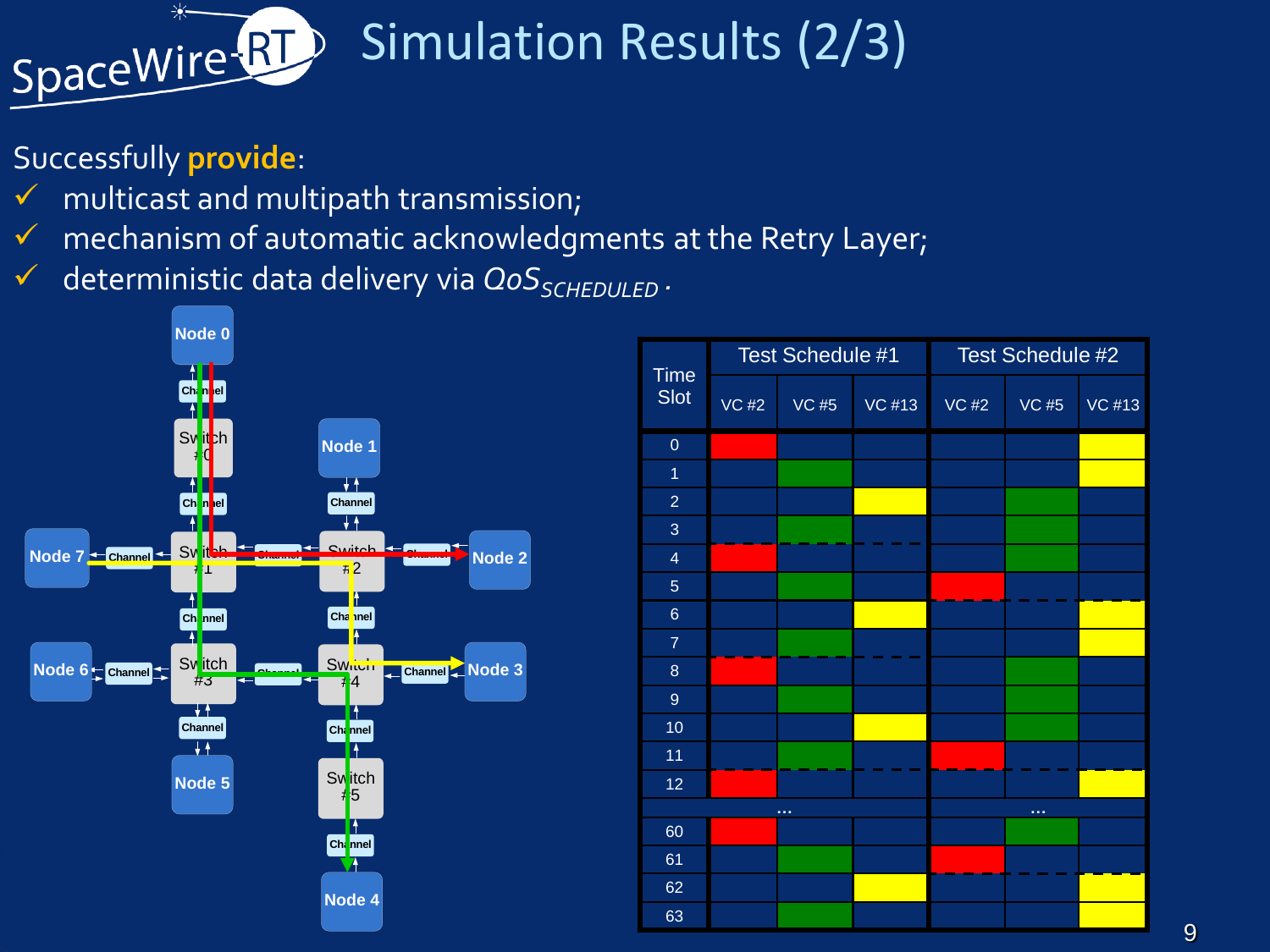

- $\triangleright$  Found ambiguities in specification.
- $\triangleright$  Prepared a set of additions and clarifications to the specification.
- $\triangleright$  New version of the SpaceWire-RT standard is produced and it is based on the simulation impact.

Lates news and results of the project are available on web-site: **[www.spacewire-rt.org](http://www.spacewire-rt.org/)**



The SPACEWIRE-RT project has received funding from the European Union Seventh Framework Programme 10<br>(FP7/2007-2013) under Grant Agreement no. 263148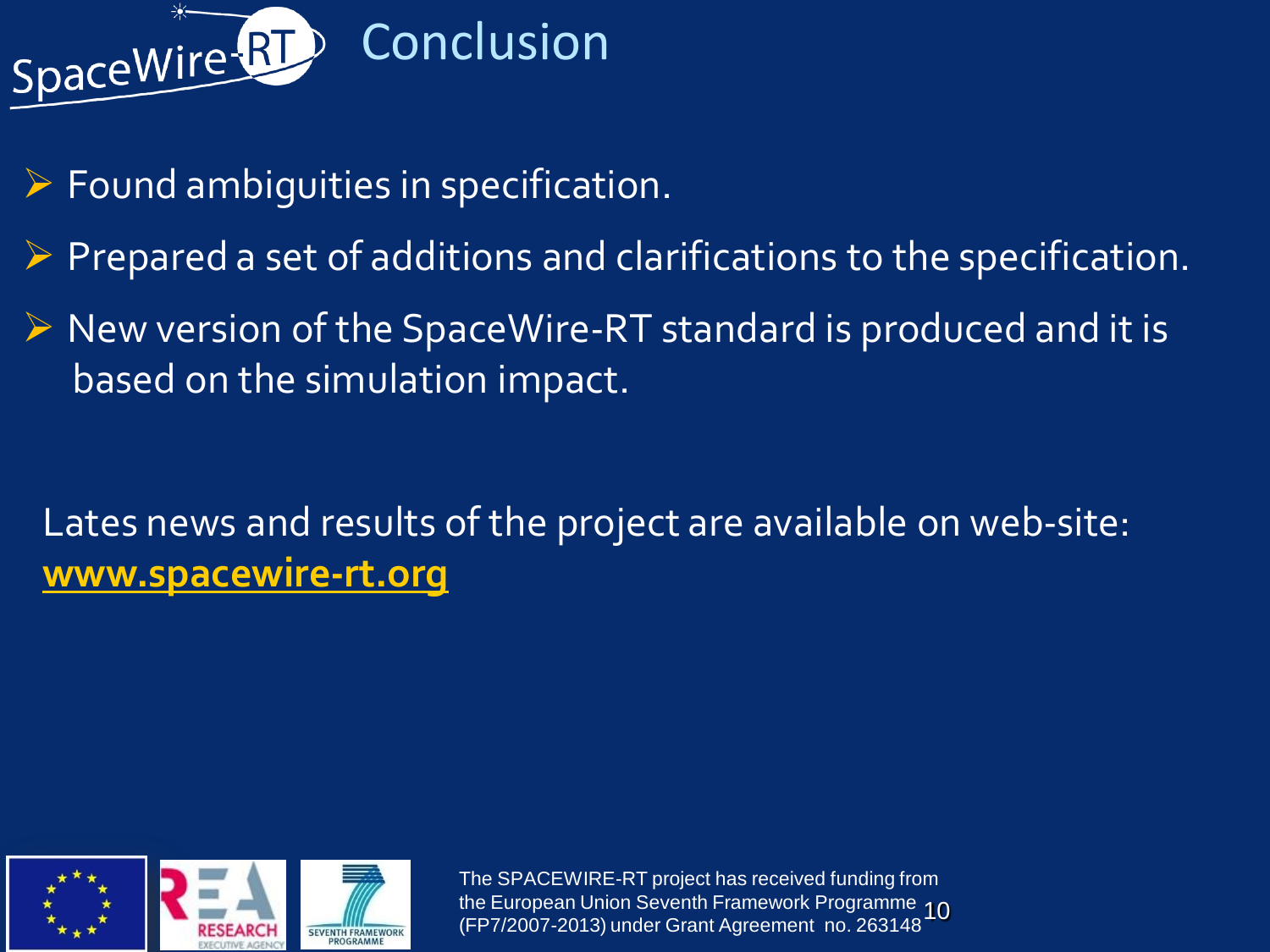

# **THANK YOU**



The SPACEWIRE-RT project has received funding from the European Union Seventh Framework Programme 11<br>(FP7/2007-2013) under Grant Agreement no. 263148